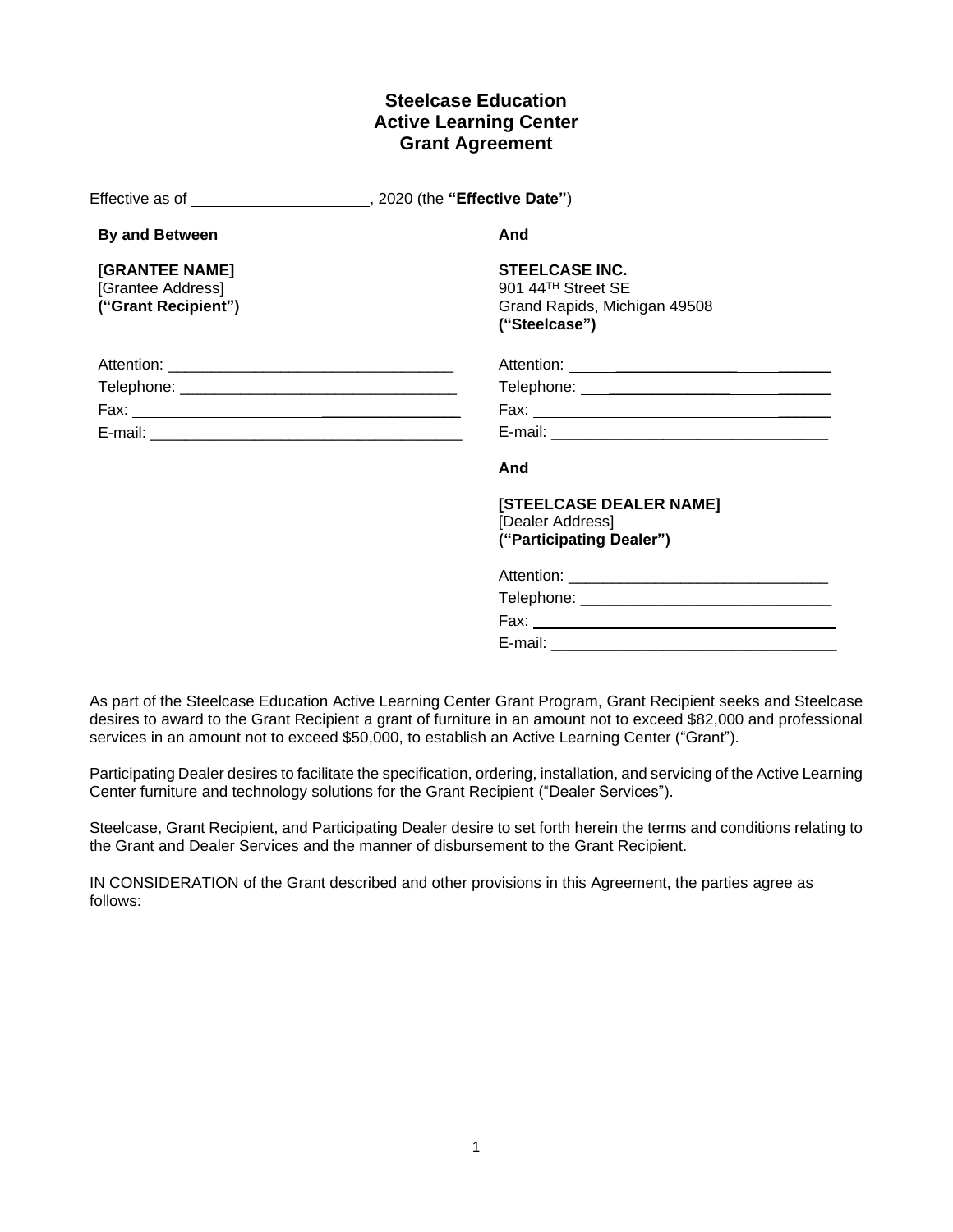**1. SCOPE OF GRANT.** Subject to the Grant Recipient's performance of all required actions under this Agreement, Steelcase shall provide the Grant as reasonably determined by Steelcase. Steelcase represents that there is no correlation or connection between its selection of institutions for grant awards and an institution's business relationship or potential business relationship with Steelcase. Participation in the Steelcase Education Active Learning Center Grant Program does not require or impose any *quid pro quo* condition. This Agreement also shall not be interpreted to create any pledge or commitment by Steelcase to make any other or further grants or contributions to the Grant Recipient or any other person or entity for this or any other project. It is understood that results of Grant activities will be used by Steelcase to further its evidence-based design principles and to further the development, effectiveness, and commercialization of the Active Learning Center or other products or business activities of Steelcase.

**2. GRANT ACTIVITIES.** In furtherance of the Grant, the specific terms, conditions, activities, and outcomes to which each party agrees are described in the terms sheet set forth as **Exhibit A** ("Terms Sheet").

**3. CONFIDENTIALITY.** Each party agrees to keep confidential and will not disclose (a) the existence or terms of this Agreement or (b) all proprietary information relating to the business, operations, or activities of the other party furnished or disclosed to it or otherwise learned by it in connection with this Agreement (collectively, the "Confidential Information").

Unless otherwise expressly authorized by the other party, each party will (i) use the Confidential Information only in the performance of its obligations under this Agreement, (ii) not reproduce any of the Confidential Information, and (iii) ensure that the Confidential Information is not disclosed to any other person or entity except as necessary in furtherance of this Agreement or as required by law. Notwithstanding the foregoing, "Confidential Information" does not include any information which: (a) is or becomes available to the general public other than as a result of an unauthorized disclosure by the receiving party; (b) is already known by the receiving party prior to its disclosure by the disclosing party; (c) is obtained from a third party who is not bound by any duty of confidentiality owed to the disclosing party.

**4. PUBLICITY.** Grant Recipient will notify Steelcase and Participating Dealer of any publications or other materials resulting from the Grant not less than five (5) days in advance of distribution or publication. Grant Recipient will acknowledge the support from Steelcase and Participating Dealer in any publication referring to or in connection with this Grant, as follows: "Supported [in part] by a grant from Steelcase Education and services provided by [Participating Dealer]."

**5. INTELLECTUAL PROPERTY.** Grant Recipient agrees that Steelcase may use any ideas or suggestions ("Suggestions") that Grant Recipient or its employees may make concerning the Active Learning Center or other products or business activities of Steelcase, without any further obligation. All such suggestions shall become the property of Steelcase.

Grant Recipient hereby grants, and shall cause any individuals who may have some interest to grant, Steelcase an irrevocable, perpetual, nonexclusive, worldwide, royalty-free license to use or publish all materials or other work products arising out of or resulting from Grant Recipient's use of the Grant or which mentions, portrays, discusses, or refers to the Active Learning Center or other products or business activities of Steelcase.

**6. TERM.** This Agreement will expire two (2) years after the Effective Date, unless sooner terminated by any party without any further obligation on 30 days' prior written notice to the other parties.

**7. COMMUNICATIONS.** Grant Recipient hereby grants Steelcase the right to photograph and/or record video footage of the Active Learning Center for the purpose of communicating about Steelcase and its products. Steelcase agrees to obtain Grant Recipient's advanced permission, which shall not be unreasonably withheld, to enter the Active Learning Center to make such recordings. Grant Recipient recognizes and agrees that one or more of its employees or students may voluntarily be included in any recordings. Grant Recipient agrees that it is solely responsible for obtaining written permission from its employees or students prior to such recordings.

Grant Recipient grants to Steelcase, its subsidiaries, authorized representatives, and licensees, the right to use such recordings, in whole or in part (including Grant Recipient's name and any depictions or statements made on behalf of Grant Recipient and contained in the recordings) in connection with communications about Steelcase and its products. Use by Steelcase may include product brochures, Steelcase publications and presentations, social media, using printed and electronic media including the Internet, in a nationwide or international advertising campaign, such as print or television ads, now or in the future.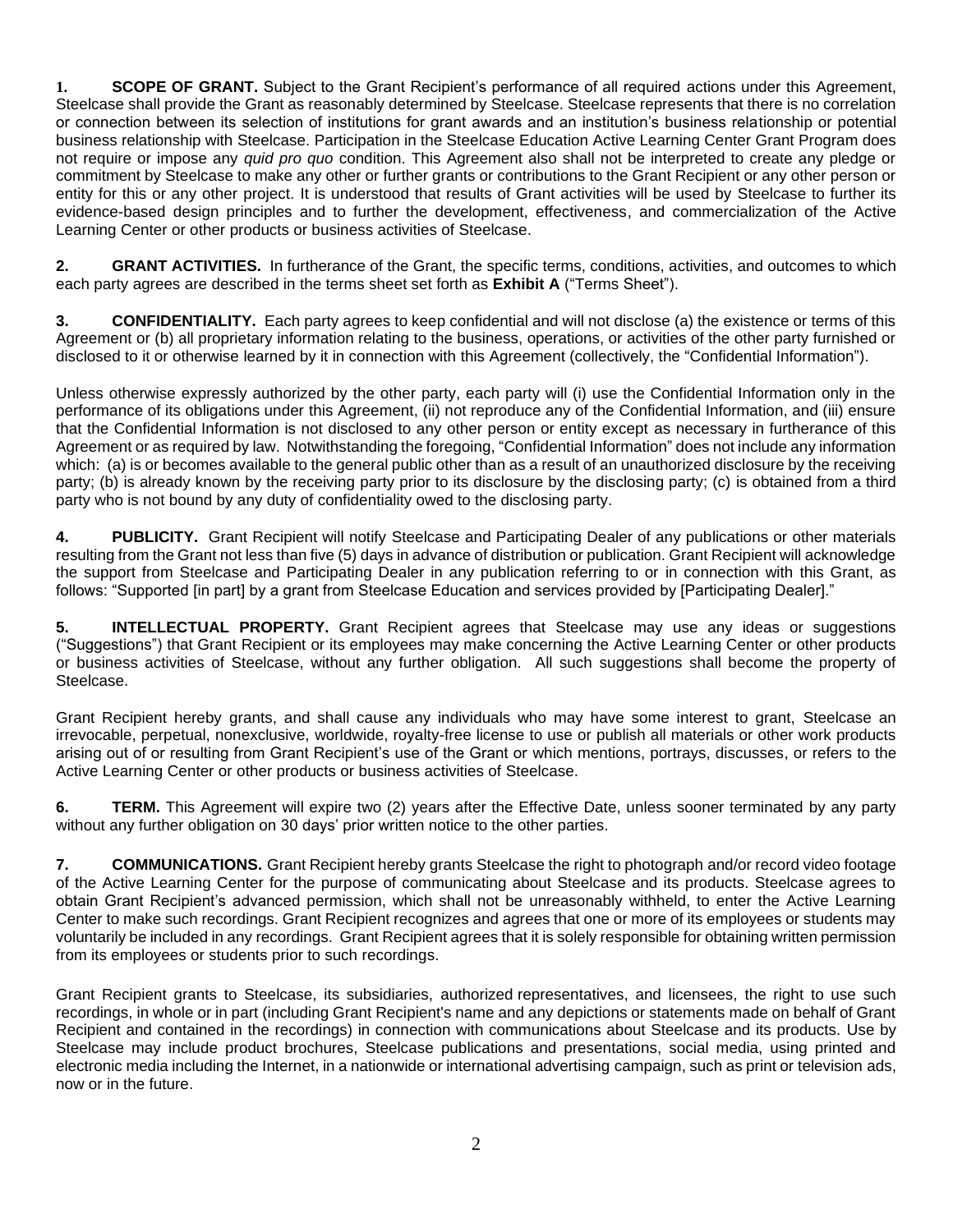**8. NO AGENCY.** Grant Recipient is solely responsible for all activities supported by the Grant. Nothing in this Agreement creates a partnership, agency, joint venture, employment, or any other similar type of relationship. Grant Recipient shall not represent itself as an agent of Steelcase for any purpose, and has no authority to bind Steelcase in any manner whatsoever.

**9. TAX-EXEMPT STATUS.** Grant Recipient will keep its recognized tax-exempt status current throughout the period of the Grant and will comply with all applicable federal and state laws and regulations that govern the use of the Grant to Grant Recipient.

**10. NO LOBBYING.** Grant Recipient confirms that the Grant will not be used for the purposes of lobbying, carrying on propaganda, or otherwise attempting to influence legislation, as those purposes are defined by the United States Internal Revenue Code of 1986. If Grant Recipient is in doubt about whether its proposed activities may constitute lobbying, Grant Recipient must consult with Steelcase prior to undertaking them.

**11. INDEMNITY.** Grant Recipient agrees, to the fullest extent permitted by law, to defend, indemnify, and hold harmless Steelcase and Participating Dealer, their officers, directors, affiliates, employees, and agents, from and against any and all claims, liabilities, losses, and expenses (including reasonable attorneys' fees) directly, indirectly, wholly, or partially arising from or in connection with any act or omission of Grant Recipient, its employees or agents, in applying for or accepting the Grant, or in carrying out the Active Learning Center as set forth.

**12. LIABILITY.** The parties agree that they will, subject to any indemnifications provided herein, be responsible for their own acts and the results thereof to the extent authorized by law, and they shall not be responsible for the acts of the other parties and the results thereof. EXCEPT FOR ANY INDEMNIFICATIONS PROVIDED HEREIN, IN NO EVENT SHALL ANY PARTY BE LIABLE FOR ANY INDIRECT, SPECIAL, INCIDENTAL, OR CONSEQUENTIAL DAMAGES OR EXPENSES FOR ANY ACT OR OMISSION ARISING FROM OR RELATING TO THIS AGREEMENT OR THE ACTIVITIES COVERED HEREIN.

## **13. MISCELLANEOUS.**

(a) **Notices.** Notice given under this Agreement will be in writing and sent by fax, email, courier service, or by certified mail, postage prepaid and addressed to the parties at the addresses first set forth in this document or at such other addresses as the parties may designate in writing.

(b) **Waiver.** No failure or delay by a party in exercising any right, power or privilege hereunder will operate as a waiver thereof, nor will any single or partial exercise thereof preclude any other or further exercise thereof or the exercise of any right, power or privilege hereunder.

(c) **Modification.** This Agreement may be modified or waived only by a separate writing by the parties expressly so modifying or waiving any provision of this Agreement. If any provision(s) of this Agreement is held, for any reason, to be illegal, invalid, or unenforceable, the remaining provisions will nonetheless be legal, valid, and enforceable provisions.

(d) **No Assignment; Binding Agreement.** No party may delegate or subcontract any of its rights or obligations under this Agreement without the prior written consent of the other. Subject to the foregoing, this Agreement will inure to the benefit of, and be binding upon, the successors and permitted assigns of the parties. The parties have executed this Agreement as of the Effective Date.

(e) **Entire Agreement.** This Agreement constitutes the entire agreement between the parties with respect to the subject matter herein and supersedes all earlier agreements and understandings, oral and written, between the parties.

(f) **Governing Law.** This Agreement will be governed by and interpreted according to the laws of the State of Michigan without regard to conflict of laws principles. Any action related to this Agreement will be brought in any state or federal court located in Kent County, Michigan, and each party hereby irrevocably agrees and consents to the exclusive jurisdiction and venue of such court.

(g) **Authority.** The person(s) signing this Agreement on behalf of each party represent and warrant that he or she has the requisite legal authority and power to execute this Agreement, and to bind such party to the obligations contained herein.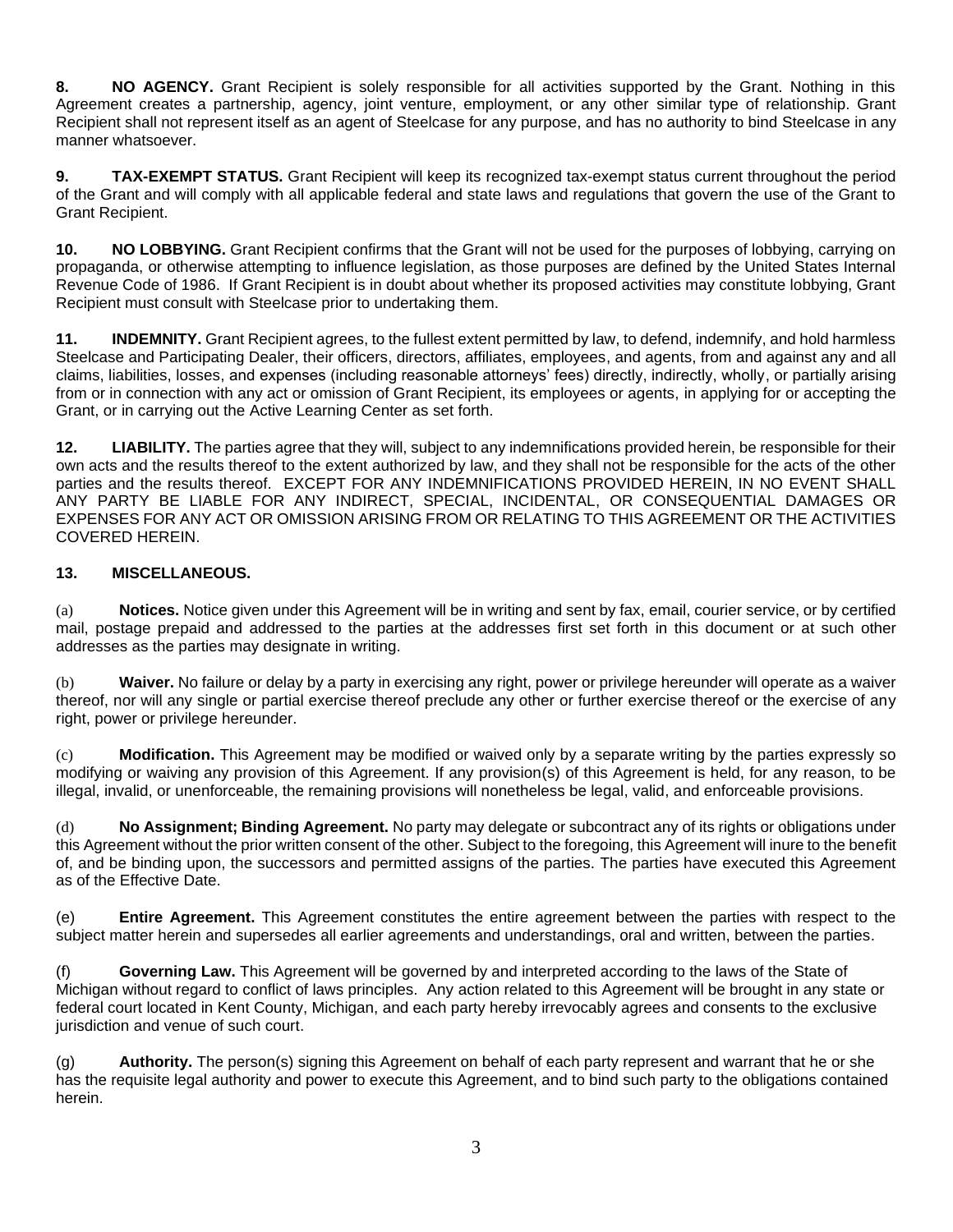# **[Grant Recipient]**

**Steelcase Inc.**

| By: <u>Contract (Signature)</u>   | By: <u>Community (Signature)</u>           |
|-----------------------------------|--------------------------------------------|
| (Type or Print Individual's Name) | (Type or Print Individual's Name)          |
|                                   |                                            |
|                                   | Its: (Type or Print Individual's Position) |
| Date:                             |                                            |
|                                   | [Participating Dealer]                     |
|                                   | By: <u>Community (Signature)</u>           |
|                                   | (Type or Print Individual's Name)          |
|                                   | lts: and a little                          |
|                                   | (Type or Print Individual's Position)      |

Date:

 $\overline{\phantom{a}}$ 

4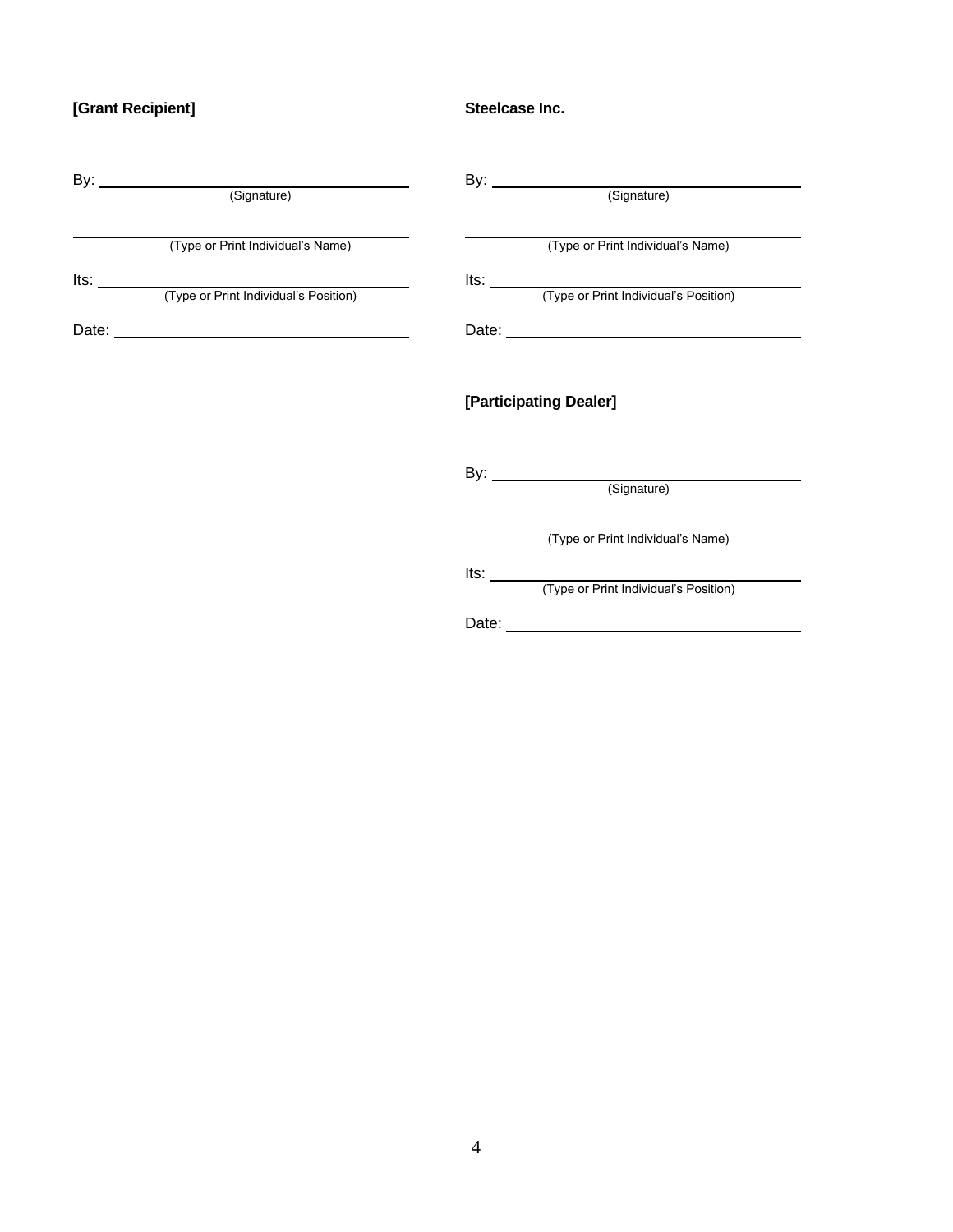# **STEELCASE EDUCATION ACTIVE LEARNING CENTER EXHIBIT A**

## **Terms and Conditions**

Orders for furniture and technology will proceed as follows:

- Participating Dealer will prepare detailed specification and installation plan for Grant Recipient.
- Participating Dealer will place the order on behalf of Grant Recipient to Steelcase.
- Steelcase will manufacture and ship product to Grant Recipient or previously agreed upon staging location.
- Terms to Grant Recipient will be FCA destination.

### **Steelcase Responsibilities**

- Furniture. Donate agreed upon furniture products.
- Services. Provide professional learning and transformation services. These include online sessions, customized workshops, instructional coaching, Gap Analysis and onsite training to Active Learning Center educators for the use of active learning classroom.
- Signage. Provide signage for the classroom designating it as a Steelcase Active Learning Center.
- Evaluation. Oversee and administer the Steelcase Education Learning Environment Evaluation measurement tool. Results will be made available to both Steelcase and Grant Recipient.
- Communications. Make Steelcase communication materials available to help Grant Recipient disseminate information about the grant award and the Active Learning Center experience. Grant Recipient and Steelcase may elect to communicate about the Active Learning Center experience separately or jointly (e.g., case studies, white papers, etc.). In either case, both Grant Recipient and Steelcase must be referenced in one another's communication materials in accordance with the Agreement.
- Public Relations. Conduct public relations activity about the Active Learning Center Grant and recipients.

### **Participating Dealer Responsibilities**

- Specify/Order. Prepare detailed specification for Active Learning Center and place order.
- Install. Project manage and install furniture.
- Training. Participate in training of instructors.

### **Grant Recipient Responsibilities**

- Classroom. Provide a dedicated classroom with square footage appropriate to the selected classroom layout. Institutions with smaller classrooms than those shown will be considered if the square footage per student minimums are met. Recipients must make a commitment to update floor covering, paint, lighting, etc., if necessary. Photos of the current space must be included with the grant request (proposals will not be judged based on current conditions). Recipients must select one of the three available classroom options. While minor changes from the selected layout may be considered with each recipient, this grant does not permit major product substitutions or layout alternatives that would change the design intent and use of the space in a substantial way.
- Training. Participation in Steelcase Education onsite training in the use of Active Learning Center furniture and commit to cascade/share training lessons learned with educators new to the space throughout (and ideally beyond) the grant period.
- Research. Conduct research to answer the general questions: *What impact does the new Active Learning Center have on supporting your desired pedagogy, teaching, learning and student success? Why?* This research should be conducted with the design and methods of the grantee's choosing in addition to the Learning Environment Evaluation measurement tool administered by Steelcase.
- Continuity. Ensure that someone at Grant Recipient's institution serves as the primary contact for the Active Learning Center Grant throughout the two-year grant period. Should Grant Recipient's original contact person leave the institution for any reason, notify Steelcase and assign a new contact to support the research requirement.